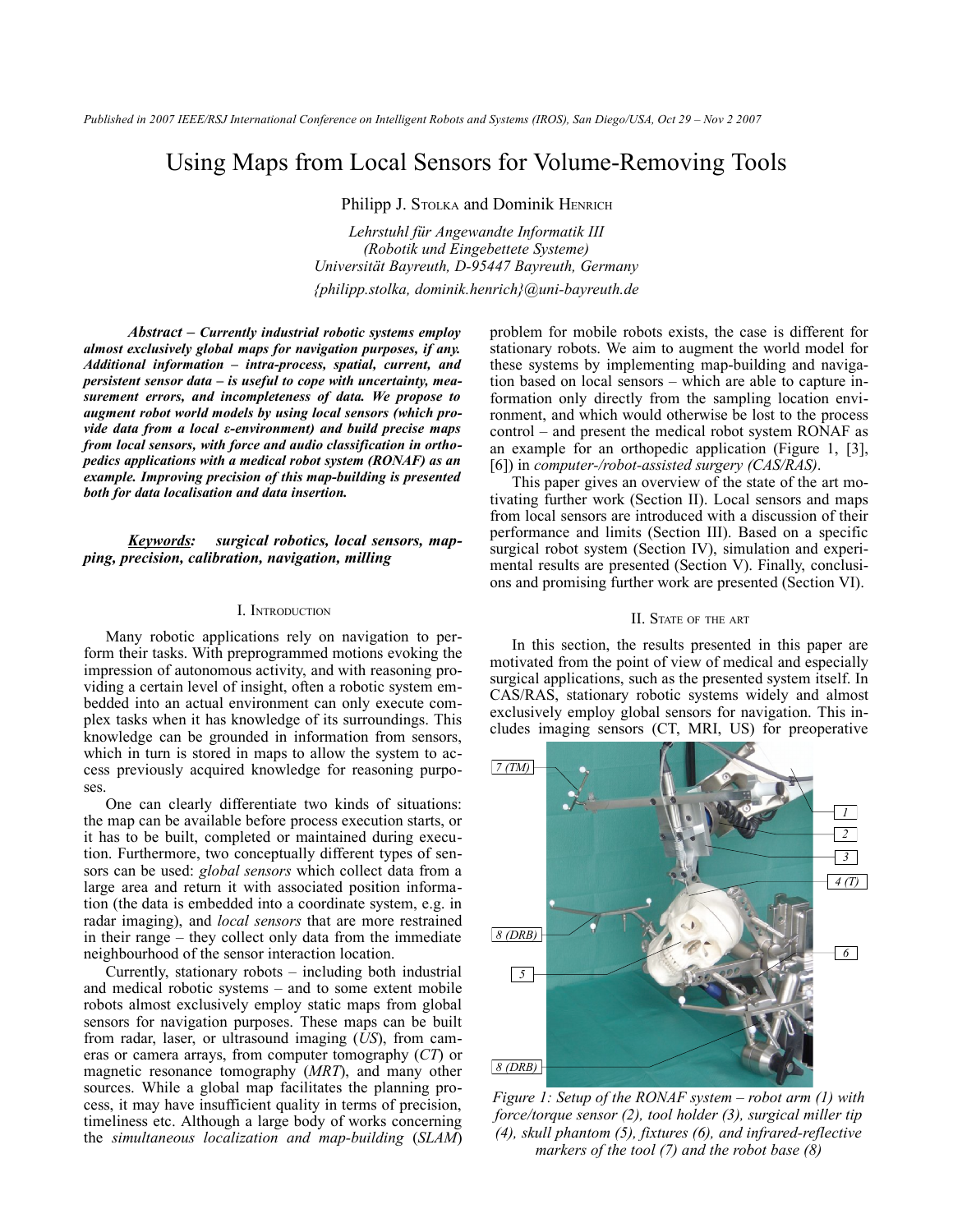planning and confirmation purposes as well as position sensors (encoders, trackers) for intraoperative use.

Local sensors, in contrast, are rarely used, e.g. force/torque sensors or proximity detectors which operate in control cycles. Prominent examples are the control of feed rate in milling applications based on force measurements [2], [5] or tool deflection correction [2], [12]. Another sensor (developed for the presented system) is a highly precise A-mode ultrasound scanner for thickness measurements [14], which can be used for bone volume reconstructions in conjunction with tracking. Laser surface scans and fluorescence measurements for tissue discrimination are other possibilities under early development [8]. For general industrial systems, local sensors include e.g. proximity detectors like capacitive sensors or PSD-based distance sensors.

In milling applications, the contact between miller and material provides visual, haptic, tactile, and olfactory clues to the current situation. However, they receive comparatively little attention. One area of research is use of force data for classification, e.g. the classification of surgeon skill based on force measurements at endoscopic grippers [10], where Hidden Markov Models prove useful for analyzing the low-frequency flow of data. Another area under development is the high-frequency analysis of vibration and sound [1], where microphones record audio samples during bone milling which are classified as different bone contact states through neural networks, support vector machines, or Hidden Markov Models. The use of 3D force and sound samples as input for contact state classification and mapping in milling applications has been presented in [11].

Tool deflection by deformation can have noticeable effects upon surgical serial manipulators. For simple setups, this can be approximated reasonably well by simple axisindependent linear models (for an overview cf. [12]; [2] presents another similar system). Similarly, faulty or insufficient tool calibration obviously directly affects localisation results.

No approaches seem to exist which aim at persistent use of and navigation based on local sensor data, and mapbuilding is considered only insofar as tracked US or laser scans are used for reference purposes or registration control. Precision needs to be examined closer for maps built by local sensors. Thus, "local navigation" as defined in [6] promises a benefit unexplored in current systems. Of course such local sensor information can be used for sensor-based control as well as navigation, an approach which is described for the presented system e.g. in [3, 5].

## III. METHOD

In this section, after a brief definition of important terms (Subsection A), the concept of local sensors is introduced (Subsection B). This is followed by the introduction of the map from local sensors concept (Subsection C) and a discussion of the limits of resolution thus achievable.

# A. DEFINITIONS

In the context of this work, we define *sensors* as system components able to provide a feature vector *C* of the physical external environment or internal system state. A *map M* may store these features in an associated coordinate system, and provides *data entry* and *query functions*  $b_M(C, t, P) = M$  and  $q_M(P, t) = C(P, t)$ , respectively, with *P* and *t* being positional and temporal constraints on the map interaction, and *C* a relevant feature vector. Furthermore, a robotic system needs to be able to *localize* the sensor with respect to some coordinate system by determining a coordinate vector of its own location, which is performed by measuring or receiving environment features supporting that task. An autonomous system can decide to perform *exploration* of the environment by roaming around while sampling features. If those features are saved in a map during exploration, this process turns into a more or less goaloriented charting or *mapping* task. Finally, if a map exists and the robot system is able to perform localization with respect to the map, it can not only reason with that information use it for planning, but also execute motion plans and thus engage in *navigation*.

|                                  | CT                           | <b>MRT</b>                    | $\overline{US}$               | Laser<br>scans                  | Locali-<br>zers                       |
|----------------------------------|------------------------------|-------------------------------|-------------------------------|---------------------------------|---------------------------------------|
| spatial<br>resolution<br>(image) | high<br>(3D)                 | high<br>(3D)                  | medium<br>(2.5/3D)            | high<br>(2.5D)                  | high                                  |
| reliability                      | high                         | high                          | noisy<br>imaging              | easily<br>distur-<br>bed        | dep. on<br>techno-<br>logy            |
| discer-<br>nible<br>features     | bone<br>$(+$ soft<br>tissue) | soft tis-<br>sue<br>$(+bone)$ | soft tis-<br>sue<br>$(+bone)$ | surface<br>feat.<br>$(+tissue)$ | no envi-<br>ronm.<br>informa-<br>tion |
| latency                          | non-<br>real-time            | non-<br>real-time             | high<br>(inter-<br>mittent)   | high<br>(inter-<br>mittent)     | low                                   |
| temporal<br>resolution           | n/a                          | n/a                           | very low                      | low<br>(dep. on<br>strategy)    | high                                  |
| sampling<br>cost                 | high                         | high                          | rel. high                     | rel. high                       | low                                   |
| patient<br>stress                | high (ra-<br>diation)        | high<br>(time,<br>acoustic)   | low                           | low                             | none                                  |

## B. LOCAL SENSORS

From the overview in Table 1, we can conclude that the sensors currently in use for CAS/RAS applications are either inconvenient to use (high sampling costs, patient stress), not dynamic (high latency), or have only limited capabilities (e.g. no imaging capability). Therefore it seems reasonable to look for sensors that provide dynamic data, have low sampling cost, and are able to detect relevant environment features. This is desirable for applications outside of CAS/RAS as well.

One way of receiving such information is to sample data which is already being generated in the process without additional procedures. We will call an appropriate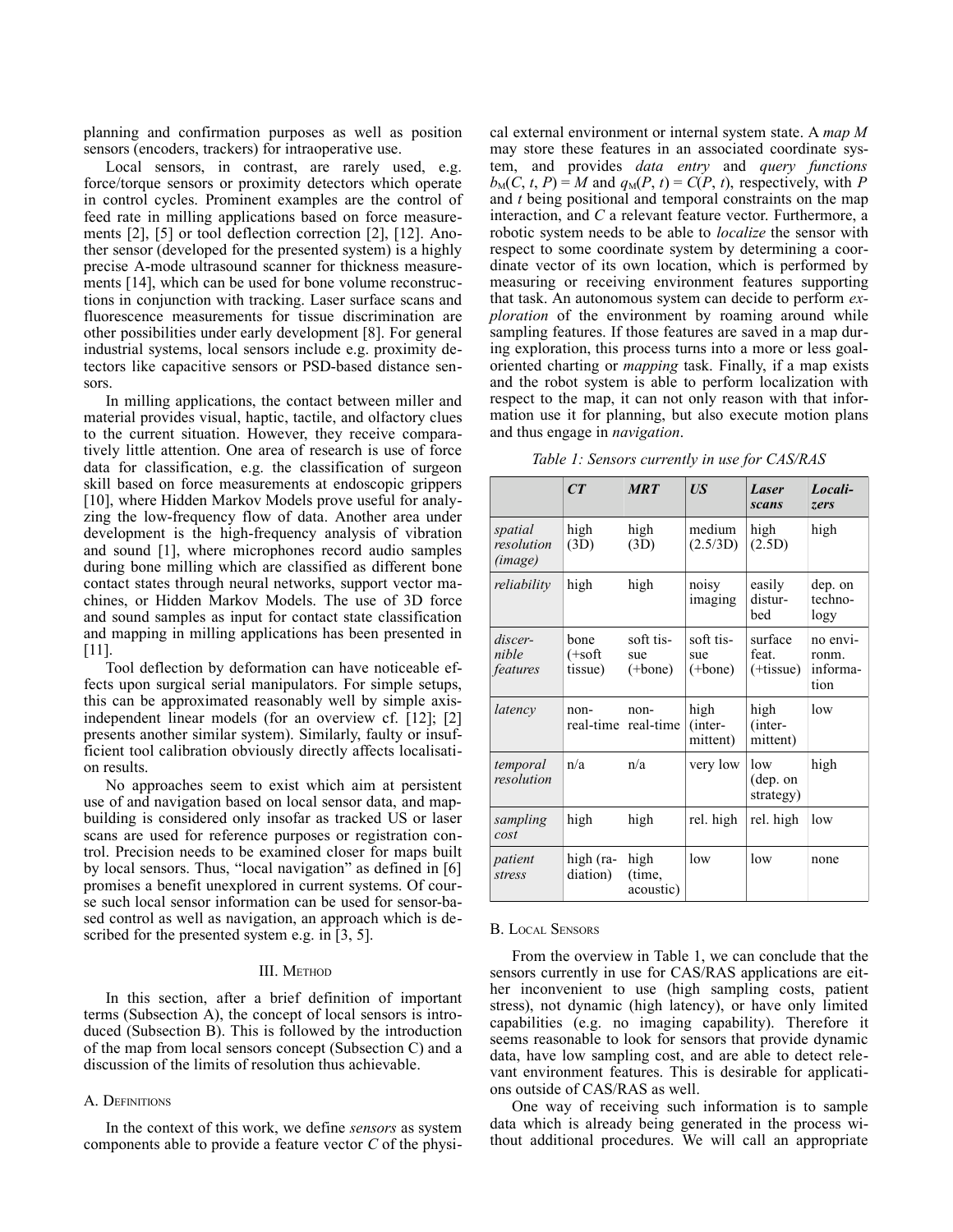

*Figure 2: Comparison of the sensor resolution and range of local and global sensors (left: local with diffuse data, center: local with structured data, right: global; hatched area: sensor range where features could be differentiated)*

sensor with the following *locality* characteristic a *local sensor*: The sampled local sensor data  $C(P) \in \mathbb{R}^{m \times n}$  is descriptive only of the immediate *ε*-environment of the *interaction location*  $P \in \mathbb{R}^6$  (the place the data is referring to, e.g. a tool tip position), although the actual sampling can take place elsewhere (in a microphone, a laser scanner etc.). Within this *ε*-environment, the sensor data can be structured (i.e. have image dimension<sup>1</sup>  $m > 0$ ) or diffuse  $(m = 0;$  this does not need to imply that the sampled data originates from just one point).

This is contrasting with *global sensors*, which provide  $C(P)$  for all  $P \in \mathbb{R}^6$  simultaneously<sup>2</sup>. This difference in the descriptive power of local and global sensors is shown in Figure 2, with the coordinates  $x_i$  denoting the image dimension (the information dimension *n* of their single sample elements is irrelevant for the definition of local sensors).

Certain kinds of local sensors can have additional properties:

- *Tool-mounted:* The normal tool interaction itself is generating the input data, so there is no additional, extrinsic measuring procedure necessary to sample data.
- *Tool-determined:* The spatial sensor range and the the set of discernible features directly depend on the tool used for interaction.
- *Dynamic:* As they interpret data originating from the process itself in real time, their latency can be kept to a minimum.

As a corollary from these latter properties, such *toolbased local sensors* incur only minimal additional stress and cost, as their input is a by-product of the process taking place anyway. Although their information dimensionality can be high (i.e. can be a high-dimensional feature vector per sample element), their image dimensionality is often zero, as the diffuse data is describing just the immediate tool position environment; that is, their data is usually not embedded into an associated coordinate system.

Two examples for tool-based local sensors are force sensors mounted between a robot and a tool (e.g. a miller) and audio sensors (microphones sampling process noise), which are shortly introduced here (cf. [Stolka05]), as they are used in the presented surgical system.

## FORCE SENSOR DATA

Force/torque sensor data can monitor the low frequency system response. In the RONAF system, force data vectors  $F(t_i)$  are sampled continuously at a varying rate of 25...200 Hz. Then, a feature vector  $v(t_i) = (\mu, \sigma)_{F(t_i)}$  of the sliding average and standard deviation of absolute forces  $|F(t_i)|$  over a period of  $d = 0.1$  s is computed, and finally a Bayes classifier assigns system states. These features were chosen because of their relative invariance to "irrelevant" transformations (effects like changes in direction of milling motion or sample rate).

This classifier can be sensibly used to determine the miller operation and contact states *C*, especially for differentiation between milling in bone or soft tissue. However, as tool resonance is characterized by high frequency components, we cannot recognize it based on force measurements alone in this system.

#### AUDIO SENSOR DATA

Recorded sound from the process serves as a complementary high-frequency data source. In the presented system, audio data is sampled through a room microphone mounted on a tripod stand  $(44.1 \text{ kHz } (mono)/16 \text{ bit}, \sim 1 \text{ m}$ off the region of intervention), feature extraction takes place (real Fast Fourier Transformation (FFT) with Blackman windowing [4]), and nearest-neighbor classification results with timestamps are transmitted to the main control system over TCP/IP. We classify robot motion and milling without contact, under bone contact, and with resonance. Thus, we can detect the operational state of the miller and the contact state *C* with a high sample rate  $(\sim 86 \text{ Hz})$ .

Table 2 shows how the presented local sensors satisfy the initially stated evaluation criteria.

*Table 2: Presented local sensors (used for CAS/RAS)*

|                         | <b>Force/Torque</b>                             | <b>Audio</b>                                     |  |  |
|-------------------------|-------------------------------------------------|--------------------------------------------------|--|--|
| spatial<br>resolution   | dependent of tool shape and temporal resolution |                                                  |  |  |
| reliability             | (?)                                             | (?)                                              |  |  |
| discernible<br>features | bone, dura mater, air;<br>miller operation      | bone, air, tool reso-<br>nance; miller operation |  |  |
| latency                 | primarily network transmission                  |                                                  |  |  |
| temporal<br>resolution  | medium<br>(varying sampling rate)               | high<br>(high sampling rate)                     |  |  |
| sampling<br>cost        | F/T sensor already pre-<br>sent                 | microphone placement<br>in Operating Room        |  |  |
| patient<br>stress       | none<br>(additional security)                   | none                                             |  |  |

<sup>1</sup> The *image dimension* refers to the dimensionality of the whole sensor data sample (a finite set from an *m*-dimensional space), to be distinguished from the *information dimension*, referring to the dimensionality *n* of a single sample element (e.g. a sample pixel).

<sup>2</sup>  $\mu$ , All<sup>"</sup> and  $\mu$ , simultaneously" are obviously to be understood within limits dictated by the sensors' time resolution and spatial range.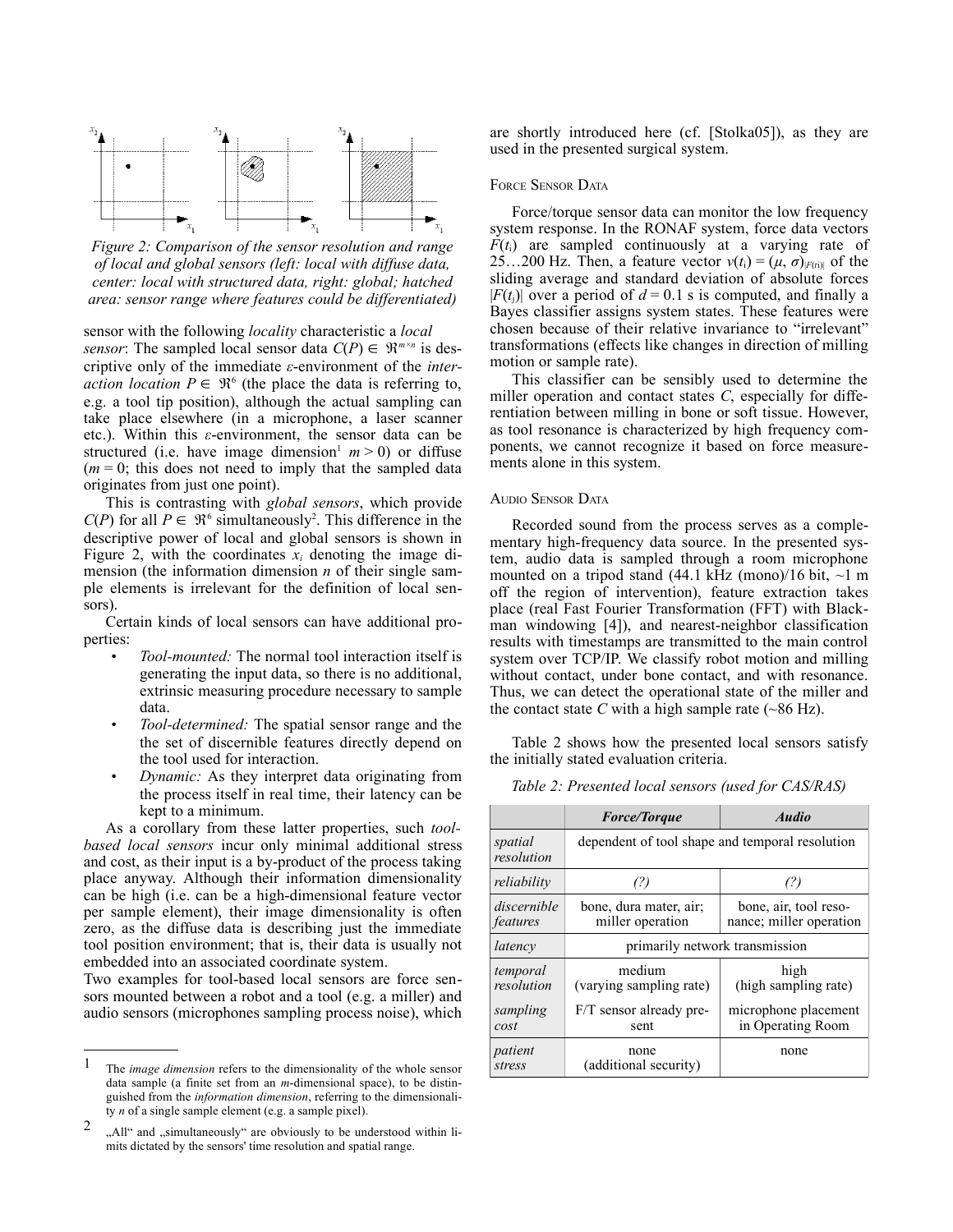# C. MAPS FROM LOCAL SENSORS

Once suitable local sensors are available, their (soften freely available) information can be used not only for realtime control purposes. Together with the location information (provided by localizers like tracking systems or robot encoders) the sensors can be used to build maps of the region they have already passed through, vaguely similar to a scanning process. The *map building function*  $b_M(C, t, P) = M$  thus serves to insert local sensor information *C* into a possibly sparsely filled map *M* based on location information *P*. The *query function*  $q_M(P, t) = C(P, t)$  extracts environment features from this map (if they are present) for *P* and time *t*. This type of map can be called a *map from local sensors* to differentiate it from the global maps defined earlier, which are static and/or complete at the time of using them. Map positions can be labeled with either of three basically different environment types:  $C = C_0$  (empty space),  $C_+$  (occupied space), and  $C_2$  (un*known*), where  $\tilde{C}_+$  can comprise several application-dependent sub-types (e.g. admissible/safe and non-admissible/unsafe regions). A map initially contains only  $C = C_2$  entries. New entries are appended to *feature lists* in their respective map positions, thus storing a complete history of the known states of features for that position. Voxel grids are a useful environment representation for many applications with irregularly fragmented environments; each voxel then stores its respective feature list (cf. [11] for more information on the access functions).

## RESOLUTION AND OPTIMIZATION

The theoretically achievable resolution of maps from local sensors is determined by four factors. *Sensor reliability* and *precision of localisation* are system parameters. *Feature shift* includes motion of the environment features *–* surgically speaking, insufficient fixation of the patient (*patient shift*) and/or moving soft tissue (*tissue shift*) – and is an unfortunate event which should be avoided. Finally, when defining the data entry function  $b_M(.)$ , it becomes immediately clear that for tool-based local sensors, the tool shape plays an important role in the localization of sensor information as well. More precisely, the spatial resolution of the local sensor – and by extension, of the local sensor map – is limited by the *sensor point spread function*: Sensor information *C* is implicitly convolved with the *tool shape S* during sampling. Since tools can rarely be approximated as points (or Dirac impulses) when e.g. surgical miller heads have diameters around 5 mm, this places a severe limit on the map resolution and its usefulness. When entering the environment features at position *P*, the information is thus smeared out over the tool volume.

This convolution can be expressed at two points in time: *immediately*, i.e. already when writing the new sensor data *C* into the map, or *delayed*, i.e. when reading from the map later. Delayed convolution implies that *C* is entered *into M exactly at position P* only, usually resulting in a very sparse map. This is more efficient when writing  $(b_M)$ . may be time-critical, [Stolka05]), but the information in the map is tool shape- and orientation-dependent – the later convolution upon reading becomes more complex since information about those factors needs to be retrieved or re-





*Figure 4: Schematic illustration of naive active shape S for a miller head (red; v: motion vector)*

*Figure 3: Schematic illustration of active shapes*  $S_v$ *(red) and passive shapes S\Sv (blue) for different motions v of a miller head*

constructed. Immediate convolution, on the other hand, spreads out the sensor information during data entry. Most obviously, this makes any later interpretation of *M* independent of the tool orientation and shape *S*. Furthermore, immediate convolution has another advantage that is difficult to capture in the delayed variant: Additional information already present can be integrated in a straightforward way to improve data localization, most notably motion direction *v* and application knowledge.

Morphological operators (e.g. shrinking) cannot be used to undo this convolution for several reasons. First, the map usually does not represent complete coverage of the environment, often resulting in an asymmetrical extension of regions along the explored boundary; second, any hierarchical classifier behavior (consistently preferring certain states over others when encountering them over parts of the sensor interaction volume) makes overlapping unpredictable; and third, destructive mapping may cause regions to physically disappear before they can be sampled from each side, resulting in further asymmetry in extension.

Instead, two optimizations can thus be used to enter better localized data into maps from local sensors. Any physical tool serving as a data generator for the local sensor will have a non-zero spatial extent, which translates into *active shape* components *S*<sup>v</sup> interacting with the surrounding environment "at the front of the tool", and complementary *passive shape* components *S*\*S*<sup>v</sup> (the set of points comprising the whole tool shape minus the set of points comprising the active shape) which are not in active contact with the environment but take up space in the region of interest, being "the rest" of the tool. Shape *S* and direction *v* together allow for exact determination those subshapes (Figure 4, Figure 3 show an example with a miller head as the tool, but this is easily extendable to e.g. laser beams. The same approach applies to the local sensors themselves, e.g. for a US probe).

Since the  $S\mathcal{S}_v$  does not contribute to the sensor information, but can be assumed to be empty after the tool leaves the current position, it is labeled with  $C = C_0$  at each data entry, thus integrating knowledge about the tool geometry. Note that  $S_v$  extends beyond the physical tool volume in order to allow some potential information  $C \neq C_0$  to remain in the map after being swept by *S*\*S*v. For volume-removing tools, this approach corresponds to *destructive mapping*, since previously occupied environment locations are mar-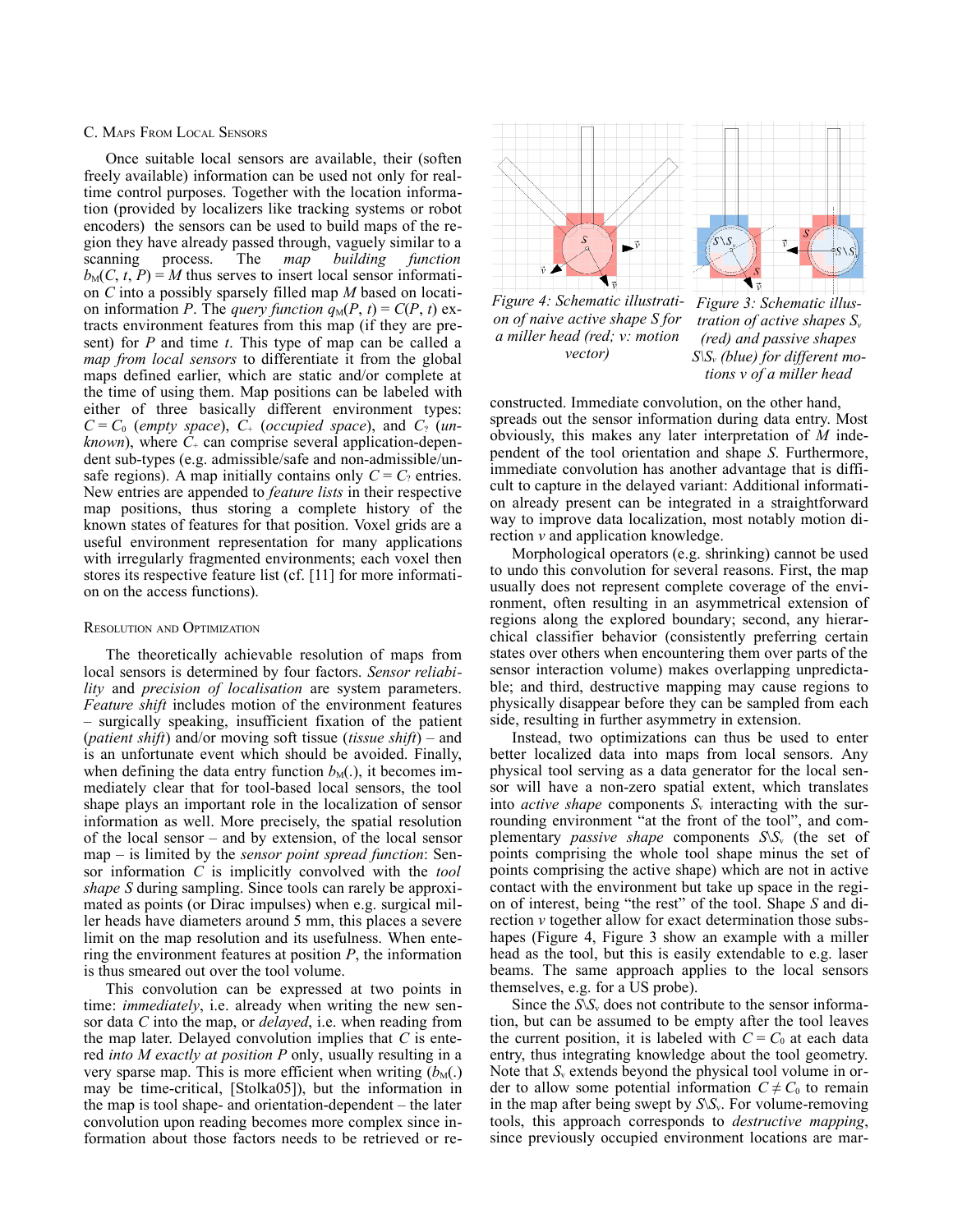

*Figure 5: Entering new local sensor information C+ into a partly known map by destructive mapping (new C+ data only in regions swept by active shape, but not filled with*  $C_0$ ; passive shape enters  $C_0$ )

ked as removed from the current map this way. This first optimization integrates knowledge that could otherwise only be sampled if the sensor reached the same position again (a variant of *look-ahead*). This is especially useful in conjunction with the following second optimization, e.g. in layered milling.

Second, a static environment can be assumed when the workpiece is non-elastic (e.g. bone). When entering a new  $C \neq C_0$  into the map, the second optimization dictates that this contact information may not be appended to locations where the last appended state was  $C = C_0$  (as there can no longer be an obstacle; cf. Figure 5).

# ACCESS FUNCTIONS

In summary, data entry for map building with tool-based local sensors can be expressed as

$$
b_M(C, t, P, v) := M',
$$
  

$$
M' = M + (C \cdot P * S_v |v|) + (C_0 \cdot P * S \setminus S_v |v|)
$$

returning a new map *M'*, where *C* is the sensor information updating the old map *M* at position *P* with timestamp *t*. It is only appended at the positions resulting from convolution of *P* with the active shape *S*v, which depends on the unit direction of the motion *v*. Furthermore, this is subject to the second modification, i.e. not entering sensor information  $C \neq C_0$  where the last was  $C = C_0$ . The passive shape is labeled *C*<sub>0</sub>. Therefore, the typical state development of a single map entry's last known entry over time can be described as  $C_2 \rightarrow C_+ \rightarrow C_0$ , with both transitions being optional.

Querying the map can be expressed as

$$
q_M(t, P, v) := C_{class} = \sum \left( \tau \left( M \cdot P * S_v(v), t \right) \right)
$$

for relative positioning, i.e. moving the tool from the current position to a new one in its neighborhood. The positioned active shape  $P^*S_v(.)$  determines the region to select from *M* for querying – we are only interested in the features of the area to be touched by the active shape. The function  $\tau(.)$  *t*) projects out the environment information relevant for time *t* from the selected feature lists, choosing the features nearest to *t* in time. Finally, some sort of application-specific sensor data fusion  $\Sigma(.)$  takes place to distill

one overall environment feature from the selected spatiotemporal map region. Queries with absolute positioning, i.e. not based on a motion vector from the current position, have the form

$$
q_M(t, P) := C_{class} = \sum \left( \tau \left( M \cdot P * S, t \right) \right)
$$

to determine the environment state based on data all across the tool shape.

The temporal projection function  $\tau(.)$  implements feature selection from each map entry's feature list. Since maps from local sensors may be generated by destructive mapping, for each map position the initial feature  $(C_2)$ , the first known feature  $(C_+)$ , and the possibly last feature  $(C_0)$ may differ, and what constitutes "interesting" information from the map depends on the goal of the query  $-$  i.e., whether to determine initial environment features, plan the next motion, or reconstruct the temporal development of the encountered environment (it is necessary to extract the head, tail, or an intermediate element of the features list in the respective case). In fact, the most current view of the map is basically empty except for narrow "bands" of information extending slightly beyond the explored region when using volume-removing tools – the regions already explored have been emptied and marked  $C_0$ , while other regions are still unexplored and therefore marked *C*?.

Together, these methods provide optimal sensor information localization within a map from tool-based local sensors, independent of the original tool shape, especially when there is overlap between successive convolved tool shapes.

## IV. APPLICATION AND SYSTEM

The presented methods were tested on the RONAF system ("Robot-based Navigation for Milling at the lateral Skull Base") for automated milling of cavities in the skull bone for subdermal implantation of hearing aids.

The robot was an industrial model (Stäubli RX90) retrofitted with regard to speed and safety and suitable for medical use in hip and knee endoprosthesis milling applications (CASPAR, by Orto-Maquet). Sensors include – amongst others – a 6D force/torque sensor (JR3 90M31A with strain gage bridges, max. sensing range 63 N/5 Nm, resolution 1:4000) and a standard room microphone. The main tool is a surgical miller (electrically driven Aesculap microtron EC/GD622, up to 30.000 rpm) mounted perpendicularly to the robot tool flange to minimize deformation (Figure 1, cf. [12]).

## V. EXPERIMENTS AND RESULTS

Registration of the robot with the intervention region is performed by optical tracking (three-point-based [12] or by delineating a region to scan with an A-Scan ultrasound probe to reconstruct the 3D intervention volume [13]). The precision of this procedure (better than 2.5 mm) is unrelated to the navigation precision achievable by using the proposed map from local sensors.

The precision gained by an automatic tool calibration procedure added up to an improvement of as much as 2.1 mm in our experiments compared to the initial transfor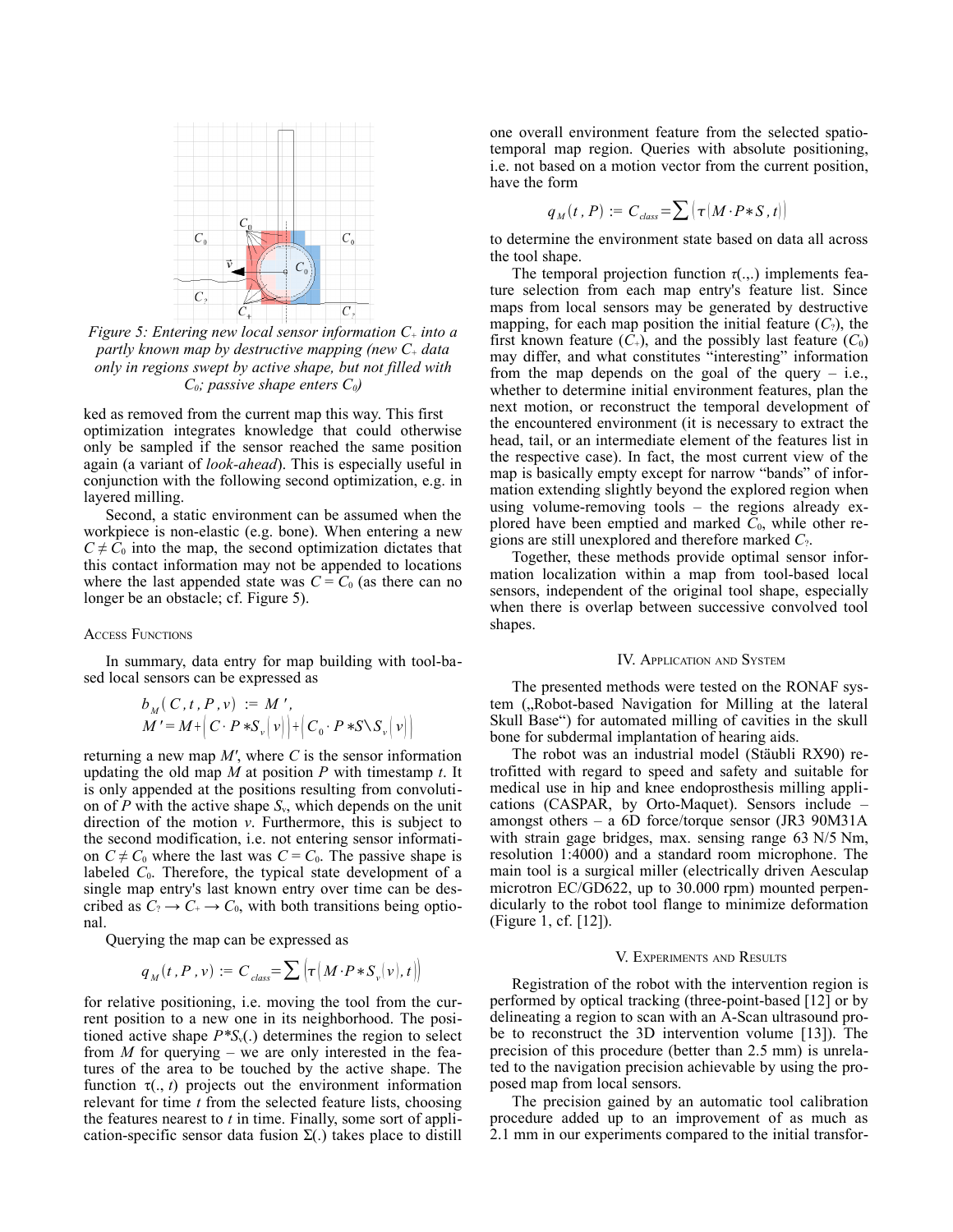mation determined from tool blueprints. Further repeated calibration runs yielded only improvements <0.02 mm (i.e. near-perfect calibration was achieved).

Deformation estimation experiments for the robot and tool setup were performed by approaching a rigid obstacle with varying orientations, measuring the forces and positions starting from the point of contact to crossing a predefined absolute force threshold  $F_{\text{max}} = 30 \text{ N}$ . The gathered data was used to compute structure compliances along the tool axes. The actual deformation (or position error between actual and desired tool tip position) reached up to 2.0 mm, whereas after subtraction of the estimated deformation the remaining error dropped to  $\sim 0.2$  mm, due to a small non-linearity of the deformation. Further experiments showed sufficient linearity and independence of the single axis deformations.

Exact sensor classification rates and procedures are described in detail in [11].

Finally, the usefulness and validity of the proposed mapping method was evaluated in a series of simulation experiments, aimed at investigating the actual influence of the mapping with and without optimizations.

To this end, we tested the proposed mapping scheme including four different optimization levels (optimization 1/directional active shape modification,  $2/no$  entry into  $C<sub>0</sub>$ , none, and both). In a 3D environment with a layered obstacle (top-to-bottom:  $\arccos C_0$ ; bone/ $C_B$  (6 mm thickness); dura/ $C_D$ ; 40x40x40 mm<sup>3</sup>; 1 mm discretization; Figure 6), a simulated spherical miller tool (tool diameter 4.5 mm; active shape diameter 5.5 mm) interacted with the environment with both a Brownian motion and a systematic horizontal-parallel path (path offset 75% of tool radius; similar to the milling paths of RONAF), engaging in destructive mapping. Contacts were determined according to a single



*Figure 6: Simulation results after partial Brownian path exploration with destructive mapping and optimizations 1+2: initial environment and final situation (top left/right); PTM and TFM (bottom left/right) (all images from same perspective; blue:*  $C_0$ *, yellow:*  $C_B$ *, red:*  $C_D$ *, not shown:*  $C_2$ *)* 

simulated sensor. The resulting maps were compared with the initial environment (reading their feature lists' last entries  $C \neq C_0$ , *Pre-Terminal Last-Known Map*/*PTM*) and with the final environment (their last entries, *Terminal Fate Map/TFM*). Using a simulation is a valid approach here, as our focus lies on evaluating the relative performance of mapping algorithms, not actual sensor data classification (described in [11]).

In the following, classification denotes the result of mapping single map entries. As the relative cost of misclassification is highly application-specific, we discuss only the ratio of correctly/incorrectly classified map entries. For Brownian paths, the simulation was run repeatedly since the maps are dependent on path history (although results did not differ significantly). Furthermore, we assumed an underlying hierarchy  $C_B > C_D > C_0 > C_2$  of sensor data classifier results (i.e. the dominance of partial contact states within the active shape over others; a reasonable approximation of the actual local sensor behavior).

*Table 3: Map Building with Brownian Motion (correct/incorrect classifications; data of one example run for partial exploration; grey: improved cases)*

|                        | $Opt-$  | Opt 1   | Opt 2  | Opt $1+2$ |
|------------------------|---------|---------|--------|-----------|
| <b>PTM</b>             | 12261 / | 15791/  | 13847/ | 17351/    |
| <i>(partial)</i>       | 3362    | 3836    | 1776   | 2276      |
| <b>TFM</b>             | 13358/  | 17669 / | 15149/ | 18399/    |
| <i>(partial)</i>       | 2265    | 1958    | 474    | 1228      |
| <b>PTM</b>             | 50707/  | 50246/  | 56402/ | 54978 /   |
| (compl.)               | 13281   | 13754   | 7586   | 9022      |
| <b>TFM</b><br>(compl.) | 63986/  | 64000 / | 63988/ | 64000 /   |

*Table 4: Map Building with Horizontal-Parallel Motion (correct/incorrect classifications; grey: improved cases)*

|                  | $Opt-$  | Opt 1   | Opt 2   | Opt $1+2$ |
|------------------|---------|---------|---------|-----------|
| <b>PTM</b>       | 28160/  | 28182/  | 35680/  | 35666/    |
| <i>(partial)</i> | 7520    | 9138    |         | 1654      |
| <b>TFM</b>       | 24480/  | 32622/  | 32000/  | 36959/    |
| <i>(partial)</i> | 11200   | 4698    | 3680    | 361       |
| <b>PTM</b>       | 44800 / | 43200 / | 54400 / | 61979/    |
| (compl.)         | 19200   | 20800   | 9600    | 2021      |
| <b>TFM</b>       | 24236/  | 44894 / | 33836/  | 64000 /   |
| (compl.)         | 39764   | 19106   | 30164   |           |

For TFMs (the most current environment representation, useful for planning purposes) and PTMs (the most current environment representation before destruction, useful e.g. for *ex-post* registration with pre-operative data), the following results could be established.

With Brownian motion (the least restrictive assumption on tool behavior; Table 3) and partial exploration (200 nonair contact steps), activation of either Optimization 1 and Optimization 2 generally yielded better results than respective deactivation, while activating both was generally best